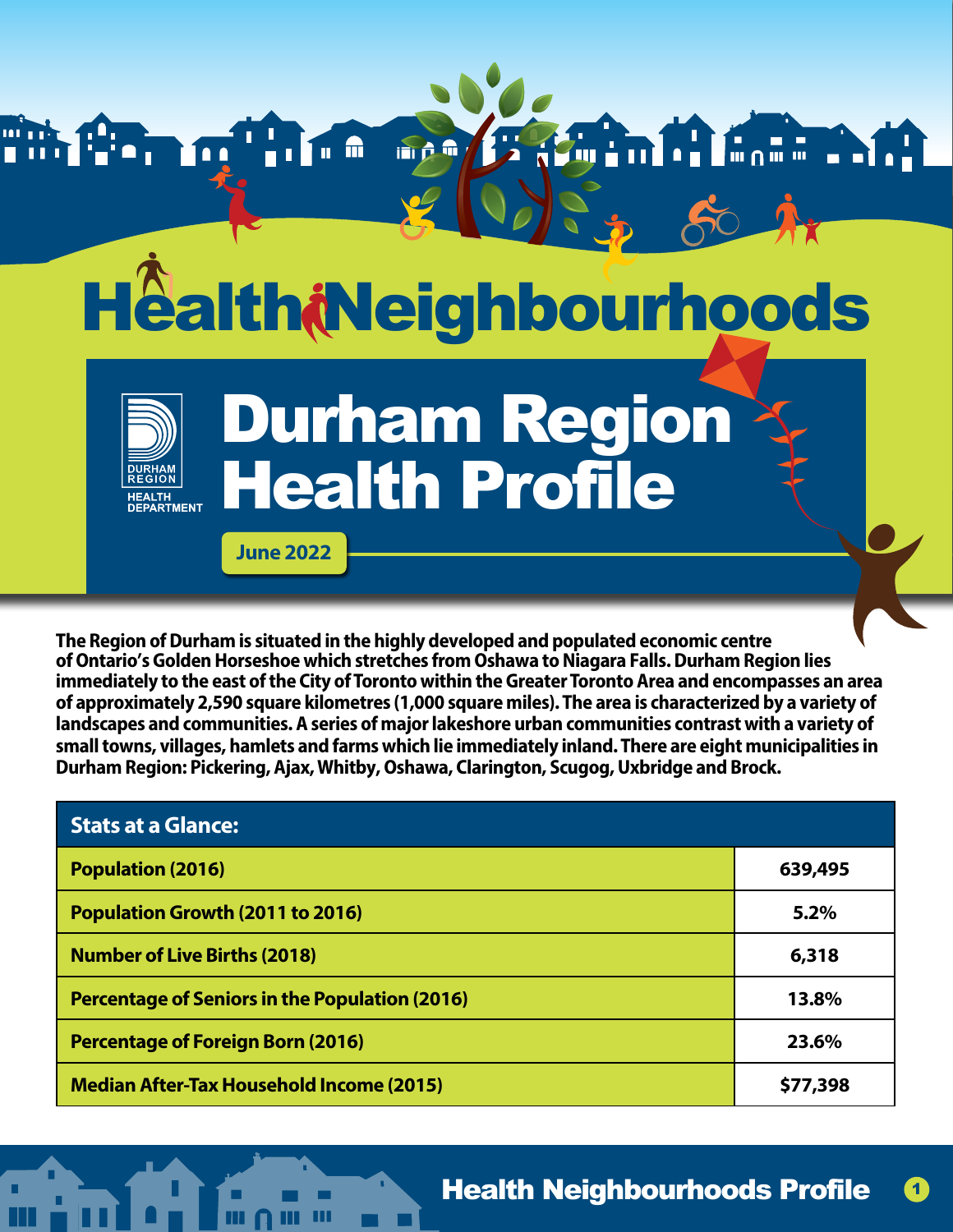| <b>Socio-Demographics</b>                                         | <b>Years</b> | <b>Durham</b><br><b>Region</b> | <b>Ontario</b> | <b>Compared</b><br>to Ontario |
|-------------------------------------------------------------------|--------------|--------------------------------|----------------|-------------------------------|
| <b>Demographics</b>                                               |              |                                |                |                               |
| Aboriginal population                                             | 2016         | 2.0%                           | 2.8%           | <b>LOWER</b>                  |
| Female lone-parent families                                       | 2016         | 14.5%                          | 13.7%          | similar                       |
| Foreign-born population (immigrants)                              | 2016         | 23.6%                          | 29.1%          | similar                       |
| Home language not English                                         | 2016         | 7.0%                           | 16.5%          | <b>LOWER</b>                  |
| Non-English speakers (cannot hold a conversation in English)      | 2016         | 0.9%                           | 2.7%           | <b>LOWER</b>                  |
| Recent newcomers (immigrated between 2006 and 2016)               | 2016         | 3.8%                           | 7.1%           | <b>LOWER</b>                  |
| Seniors living alone                                              | 2016         | 20.4%                          | 23.5%          | similar                       |
| <b>Visible minorities</b>                                         | 2016         | 27.1%                          | 29.3%          | similar                       |
| <b>Housing</b>                                                    |              |                                |                |                               |
| Major dwelling repairs needed - plumbing, electrical, structural  | 2016         | 4.8%                           | 6.1%           | <b>LOWER</b>                  |
| Moved in past year                                                | 2016         | 10.3%                          | 12.4%          | similar                       |
| Not suitable housing - do not have required number of<br>bedrooms | 2016         | 4.1%                           | 6.0%           | <b>LOWER</b>                  |
| Renters                                                           | 2016         | 18.8%                          | 30.2%          | <b>LOWER</b>                  |
| Shelter costs that are 30% or more of household income            | 2016         | 25.1%                          | 27.7%          | similar                       |
| <b>Population</b>                                                 |              |                                |                |                               |
| Population aged 0-4                                               | 2016         | 5.5%                           | 5.3%           | similar                       |
| Population aged 0-14                                              | 2016         | 18.1%                          | 16.6%          | similar                       |
| Population aged 5-9                                               | 2016         | 6.2%                           | 5.7%           | similar                       |
| Population aged 10-14                                             | 2016         | 6.4%                           | 5.7%           | similar                       |
| Population aged 15-19                                             | 2016         | 6.7%                           | 6.1%           | similar                       |
| Population aged 20-24                                             | 2016         | 6.7%                           | 6.7%           | similar                       |
| Population aged 25-29                                             | 2016         | 5.9%                           | 6.6%           | similar                       |
| Population aged 30-39                                             | 2016         | 12.6%                          | 12.8%          | similar                       |
| Population aged 40-49                                             | 2016         | 14.1%                          | 13.6%          | similar                       |
| Population aged 50-59                                             | 2016         | 16.1%                          | 15.3%          | similar                       |
| Population aged 60-64                                             | 2016         | 5.9%                           | 6.3%           | similar                       |
| Population aged 65+                                               | 2016         | 13.8%                          | 16.0%          | similar                       |
| Population density - people per square kilometre                  | 2016         | 251.8                          | 14.6           | <b>HIGHER</b>                 |
| 5-year population growth rate between 2011 and 2016               | 2016         | 5.2%                           | 3.0%           | <b>HIGHER</b>                 |
| <b>Socio-economic status</b>                                      |              |                                |                |                               |
| Children under age 6 in low income households                     | 2016         | 13.3%                          | 19.7%          | <b>LOWER</b>                  |
| Low income - individuals living in low-income households          | 2016         | 9.7%                           | 14.4%          | <b>LOWER</b>                  |
| Median after-tax household income                                 | 2016         | \$77,398                       | \$65,285       | similar                       |
| Postsecondary education in ages 25-64                             | 2016         | 64.1%                          | 65.1%          | similar                       |
| Seniors in low income households                                  | 2016         | 8.1%                           | 12.1%          | <b>LOWER</b>                  |
| Unemployment rate in ages 15+                                     | 2016         | 8.0%                           | 7.4%           | similar                       |

٠

 $\blacksquare$ 

∐

٠

m

ш

m

П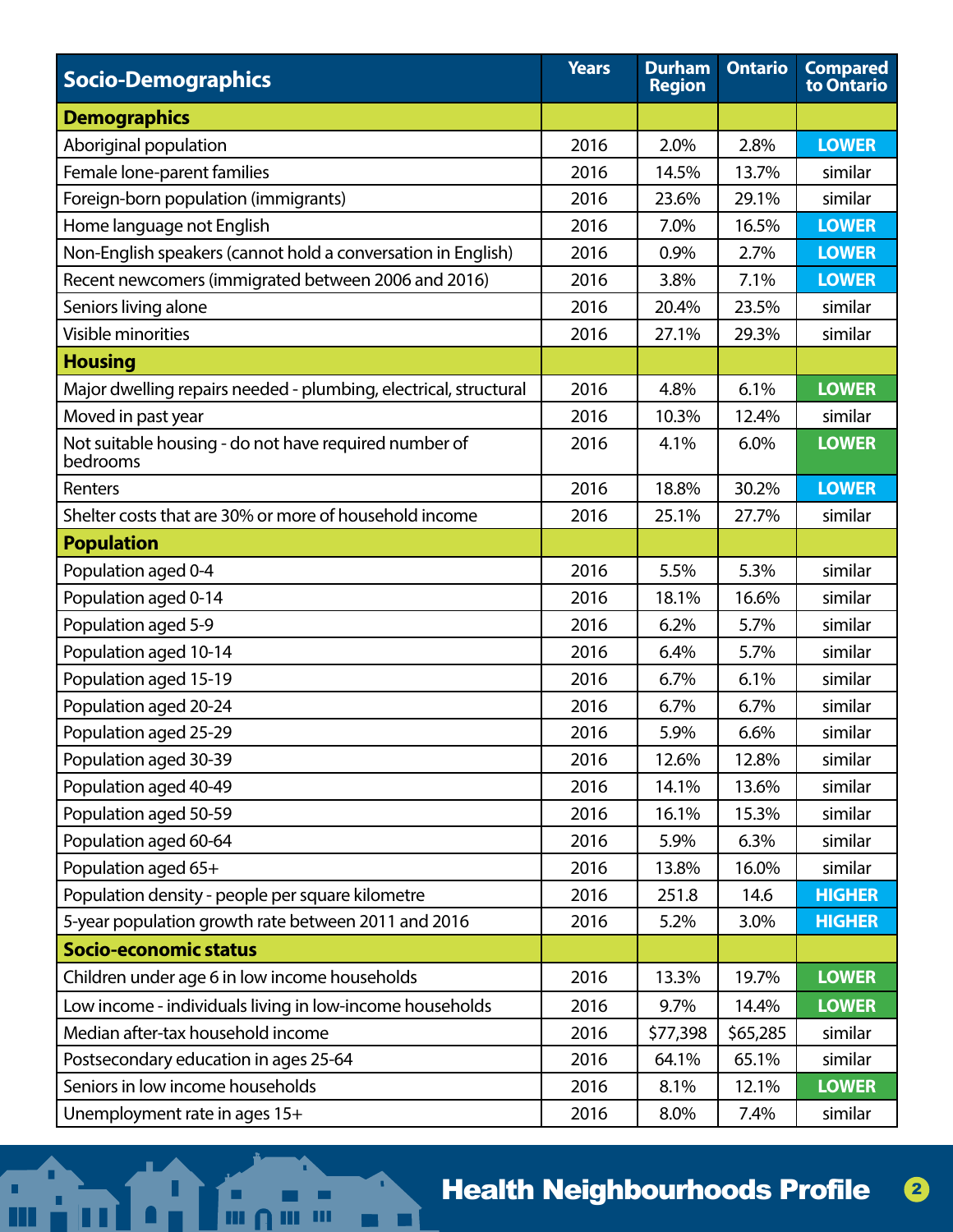| <b>Child Health</b>                                          | <b>Years</b> | <b>Durham</b><br><b>Region</b> | <b>Ontario</b> | <b>Compared</b><br>to Ontario |
|--------------------------------------------------------------|--------------|--------------------------------|----------------|-------------------------------|
| <b>ACE-like Risk Factors (Adverse Childhood Experiences)</b> |              |                                |                |                               |
| Experienced one or more ACE-like risk factors                | 2013-2015    | 22.6%                          | <b>NA</b>      |                               |
|                                                              | 2016-2018    | 23.3%                          | <b>NA</b>      |                               |
| Maternal mental illness                                      | 2013-2015    | 13.5%                          | <b>NA</b>      |                               |
|                                                              | 2016-2018    | 14.8%                          | <b>NA</b>      |                               |
| Maternal smoking or substance use                            | 2013-2015    | 12.0%                          | <b>NA</b>      |                               |
|                                                              | 2016-2018    | 12.0%                          | <b>NA</b>      |                               |
| <b>Births</b>                                                |              |                                |                |                               |
| Births to older mothers aged 35+                             | 2013-2015    | 22.4%                          | 22.9%          | similar                       |
|                                                              | 2016-2018    | 23.8%                          | 24.5%          | similar                       |
| Births to young mothers aged 23 or younger                   | 2013-2015    | 12.3%                          | 13.4%          | <b>LOWER</b>                  |
|                                                              | 2016-2018    | 10.4%                          | 11.3%          | <b>LOWER</b>                  |
| Large-for-gestational age (LGA)                              | 2013-2015    | 11.4%                          | 9.9%           | <b>HIGHER</b>                 |
|                                                              | 2016-2018    | 10.8%                          | 9.5%           | <b>HIGHER</b>                 |
| Live birth rate per 1,000                                    | 2016         | 9.8                            | 10.1           | similar                       |
| Preterm births in singletons                                 | 2013-2015    | 8.0%                           | 7.8%           | similar                       |
|                                                              | 2016-2018    | 7.8%                           | 8.0%           | similar                       |
| Small-for-gestational age (SGA)                              | 2013-2015    | 8.4%                           | 9.4%           | <b>LOWER</b>                  |
|                                                              | 2016-2018    | 9.0%                           | 9.6%           | <b>LOWER</b>                  |
| Teen pregnancy rate per 1,000                                | 2010-2012    | 25.5                           | 24.7           | similar                       |
|                                                              | 2015-2017    | 13.3                           | 14.8           | <b>LOWER</b>                  |
| <b>Breastfeeding</b>                                         |              |                                |                |                               |
| Breastfeeding for 6 months or more                           | 2007-2012    | 53%                            | <b>NA</b>      |                               |
|                                                              | 2013-2017    | 64%                            | <b>NA</b>      |                               |
| Early breastfeeding                                          | 2014-2017    | 91.1%                          | 91.6%          | <b>LOWER</b>                  |
| Early exclusive breastfeeding                                | 2014-2017    | 62.5%                          | 62.6%          | similar                       |

٠

 $\blacksquare$ 

Ш

٠

m

ш

m

П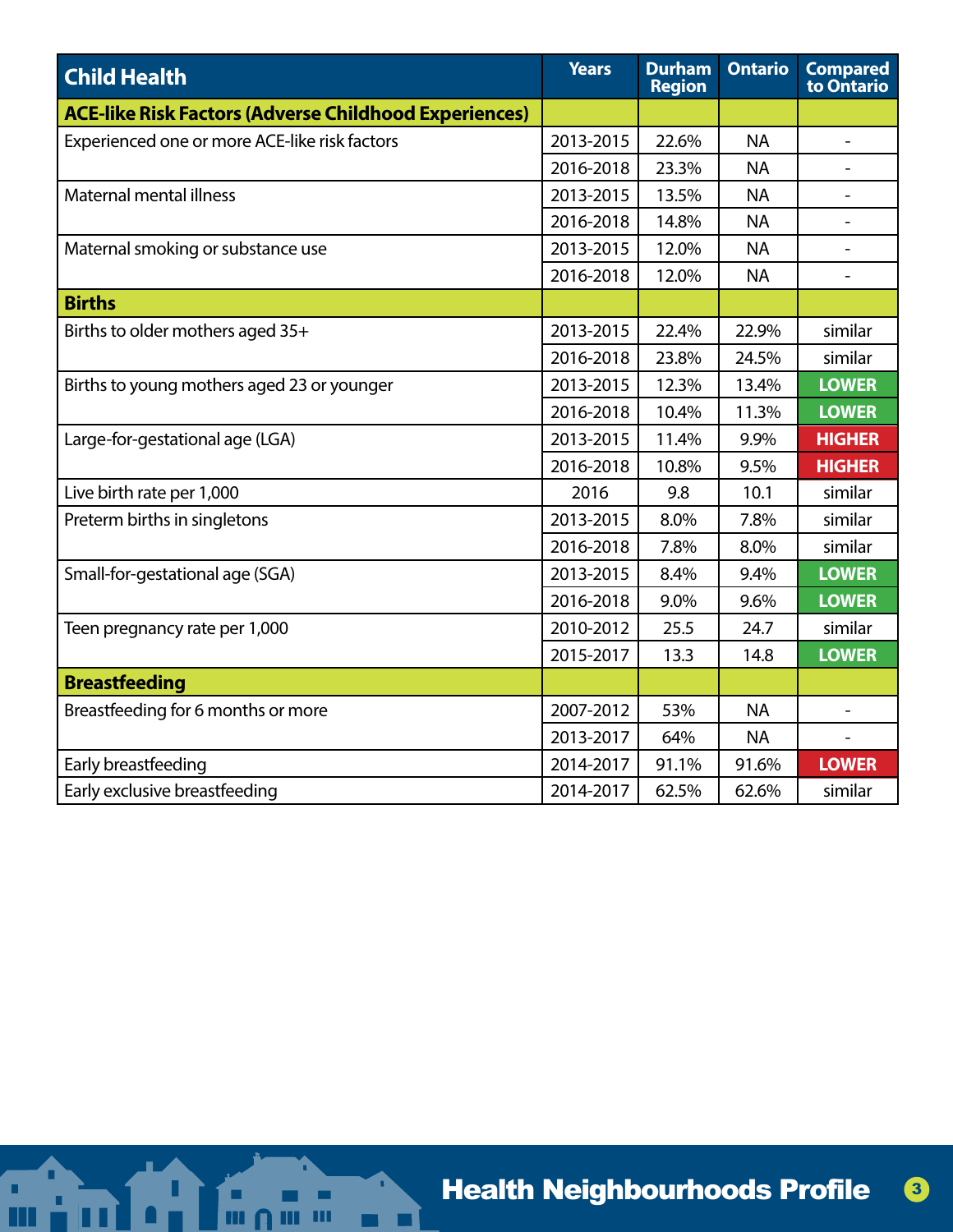| <b>Child Health</b>                                      | <b>Years</b> | <b>Durham</b><br><b>Region</b> | <b>Ontario</b> | <b>Compared</b><br>to Ontario |
|----------------------------------------------------------|--------------|--------------------------------|----------------|-------------------------------|
| <b>School Readiness in Senior Kindergarten Children</b>  |              |                                |                |                               |
| Vulnerable in communication skills and general knowledge | 2012         | 10.0%                          | 11.5%          | <b>LOWER</b>                  |
|                                                          | 2015         | 9.0%                           | 10.2%          | <b>LOWER</b>                  |
|                                                          | 2018         | 10.5%                          | 10.0%          | similar                       |
| Vulnerable in emotional maturity                         | 2012         | 11.4%                          | 10.1%          | <b>HIGHER</b>                 |
|                                                          | 2015         | 12.3%                          | 12.3%          | similar                       |
|                                                          | 2018         | 12.6%                          | 11.3%          | similar                       |
| Vulnerable in language and cognitive development         | 2012         | 6.4%                           | 7.6%           | <b>LOWER</b>                  |
|                                                          | 2015         | 4.9%                           | 6.7%           | <b>LOWER</b>                  |
|                                                          | 2018         | 6.4%                           | 7.5%           | <b>LOWER</b>                  |
| Vulnerable in physical health and well-being             | 2012         | 17.2%                          | 14.2%          | <b>HIGHER</b>                 |
|                                                          | 2015         | 17.9%                          | 16.1%          | <b>HIGHER</b>                 |
|                                                          | 2018         | 18.2%                          | 16.3%          | <b>HIGHER</b>                 |
| Vulnerable in social competence                          | 2012         | 10.4%                          | 9.1%           | <b>HIGHER</b>                 |
|                                                          | 2015         | 10.8%                          | 10.7%          | similar                       |
|                                                          | 2018         | 11.4%                          | 9.9%           | <b>HIGHER</b>                 |
| Vulnerable in one or more EDI domains                    | 2012         | 28.9%                          | 27.6%          | <b>HIGHER</b>                 |
|                                                          | 2015         | 29.7%                          | 29.4%          | similar                       |
|                                                          | 2018         | 31.0%                          | 29.6%          | <b>HIGHER</b>                 |
| <b>Well-Baby Visits</b>                                  |              |                                |                |                               |
| 18-month well-baby visit by age two                      | 2010-2012    | 47.5%                          | 44.5%          | <b>HIGHER</b>                 |
|                                                          | 2013-2015    | 56.5%                          | 54.4%          | <b>HIGHER</b>                 |

Ō,

 $\blacksquare$ 

∐

٠

 $\mathbf{m}$ 

ш m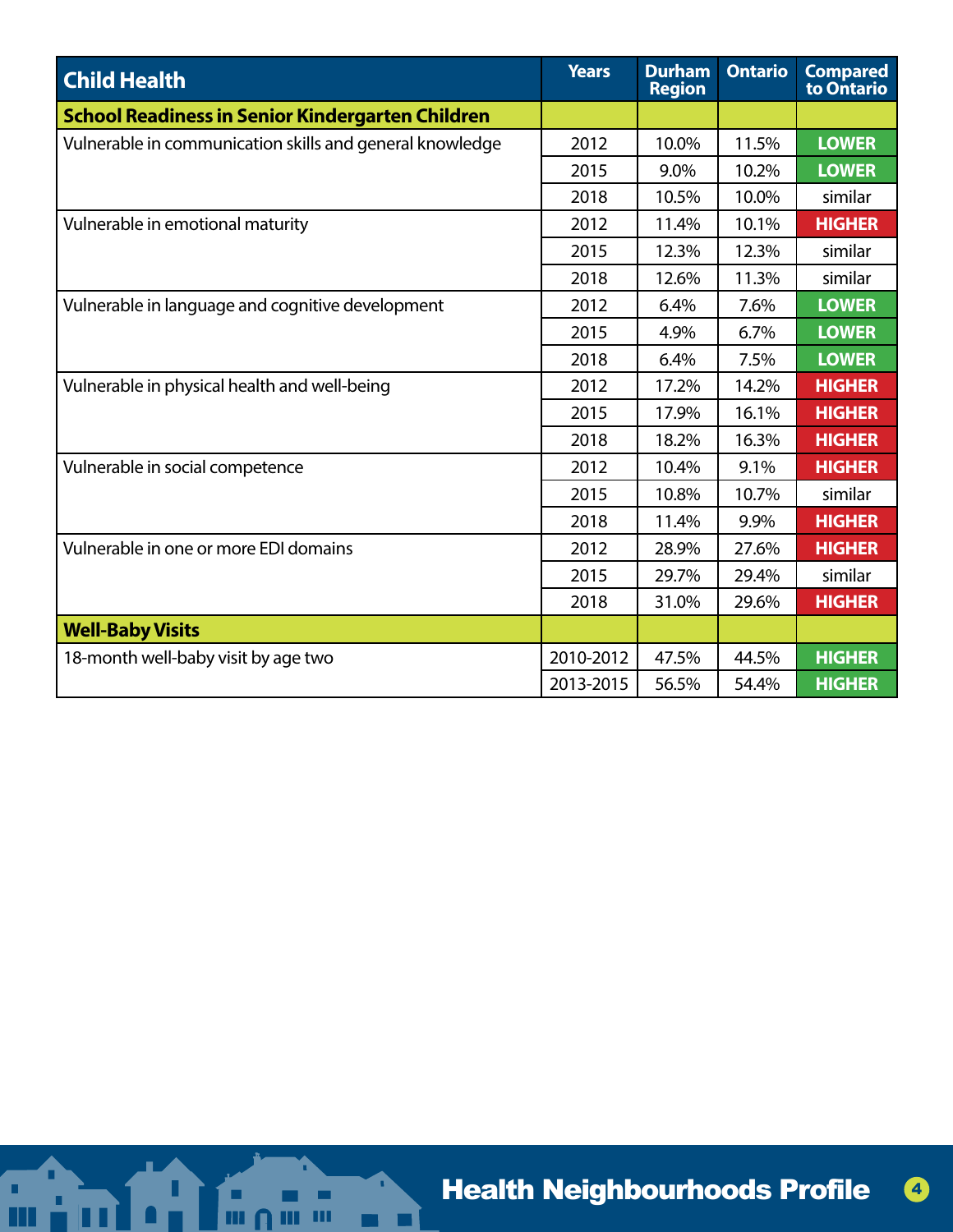| <b>General Health</b>                                          | <b>Years</b> | <b>Durham</b><br><b>Region</b> | <b>Ontario</b> | <b>Compared</b><br>to Ontario |
|----------------------------------------------------------------|--------------|--------------------------------|----------------|-------------------------------|
| <b>Chronic Diseases</b>                                        |              |                                |                |                               |
| Asthma emergency visits per 1,000 in ages 0-14                 | 2010-2012    | 8.5                            | 8.5            | similar                       |
|                                                                | 2015-2017    | 5.6                            | 6.4            | <b>LOWER</b>                  |
| Asthma prevalence per 100 in ages 0-14                         | 2013         | 19.5                           | 15.8           | <b>HIGHER</b>                 |
|                                                                | 2016         | 17.1                           | 14.2           | <b>HIGHER</b>                 |
| Cardiovascular disease hospitalization per 1,000 in ages 45-64 | 2010-2012    | 9.8                            | 10.2           | <b>LOWER</b>                  |
|                                                                | 2015-2017    | 8.9                            | 9.9            | <b>LOWER</b>                  |
| Diabetes incidence per 100 in ages 20+                         | 2013         | 7.2                            | 6.9            | similar                       |
|                                                                | 2016         | 6.6                            | 6.7            | similar                       |
| Diabetes prevalence per 100 in ages 20+                        | 2013         | 10.4                           | 9.9            | <b>HIGHER</b>                 |
|                                                                | 2016         | 11.0                           | 10.3           | <b>HIGHER</b>                 |
| Hypertension prevalence per 100 in ages 20+                    | 2013         | 23.2                           | 21.6           | <b>HIGHER</b>                 |
|                                                                | 2016         | 22.7                           | 21.0           | <b>HIGHER</b>                 |
| Lung disease (COPD) prevalence per 100 in ages 35+             | 2013         | 10.1                           | 9.4            | <b>HIGHER</b>                 |
|                                                                | 2016         | 9.9                            | 9.4            | <b>HIGHER</b>                 |
| Obesity in ages 18+                                            | 2009-2013    | 20%                            | <b>NA</b>      |                               |
|                                                                | 2014-2018    | 23%                            | <b>NA</b>      |                               |
| <b>Health &amp; Longevity</b>                                  |              |                                |                |                               |
| Life expectancy in females                                     | 2009-2013    | 84.5                           | 84.5           | similar                       |
|                                                                | 2014-2018    | 83.0                           | 83.0           | similar                       |
| Life expectancy in males                                       | 2009-2013    | 80.1                           | 80.0           | similar                       |
|                                                                | 2014-2018    | 79.7                           | 79.7           | similar                       |
| Premature mortality before age 75 per 10,000 in females        | 2012-2016    | 10.4                           | 10.4           | similar                       |
| Premature mortality before age 75 per 10,000 in males          | 2012-2016    | 14.7                           | 15.6           | <b>LOWER</b>                  |
| Self-rated health as excellent or very good in ages 18+        | 2009-2013    | 60%                            | ΝA             |                               |
|                                                                | 2014-2018    | 56%                            | <b>NA</b>      |                               |
| <b>Infectious Diseases</b>                                     |              |                                |                |                               |
| Chlamydia incidence per 1,000 in females ages 15-24            | 2010-2012    | 17.2                           | 17.7           | similar                       |
|                                                                | 2015-2017    | 18.4                           | 18.7           | similar                       |
| Enteric diseases incidence per 100,000                         | 2010-2012    | 64.4                           | 79.8           | <b>LOWER</b>                  |
|                                                                | 2015-2017    | 68.1                           | 78.2           | <b>LOWER</b>                  |
| Hepatitis C incidence per 100,000                              | 2009-2013    | 27.9                           | 73.0           | <b>LOWER</b>                  |
|                                                                | 2014-2018    | 24.5                           | 60.7           | <b>LOWER</b>                  |
| Latent Tuberculosis (TB) Infection incidence per 100,000       | 2009-2013    | 33.3                           | 75.2           | <b>LOWER</b>                  |
|                                                                | 2014-2018    | 44.8                           | 60.7           | <b>LOWER</b>                  |

٠

 $\blacksquare$ 

Ш

٠

m

ш

m

П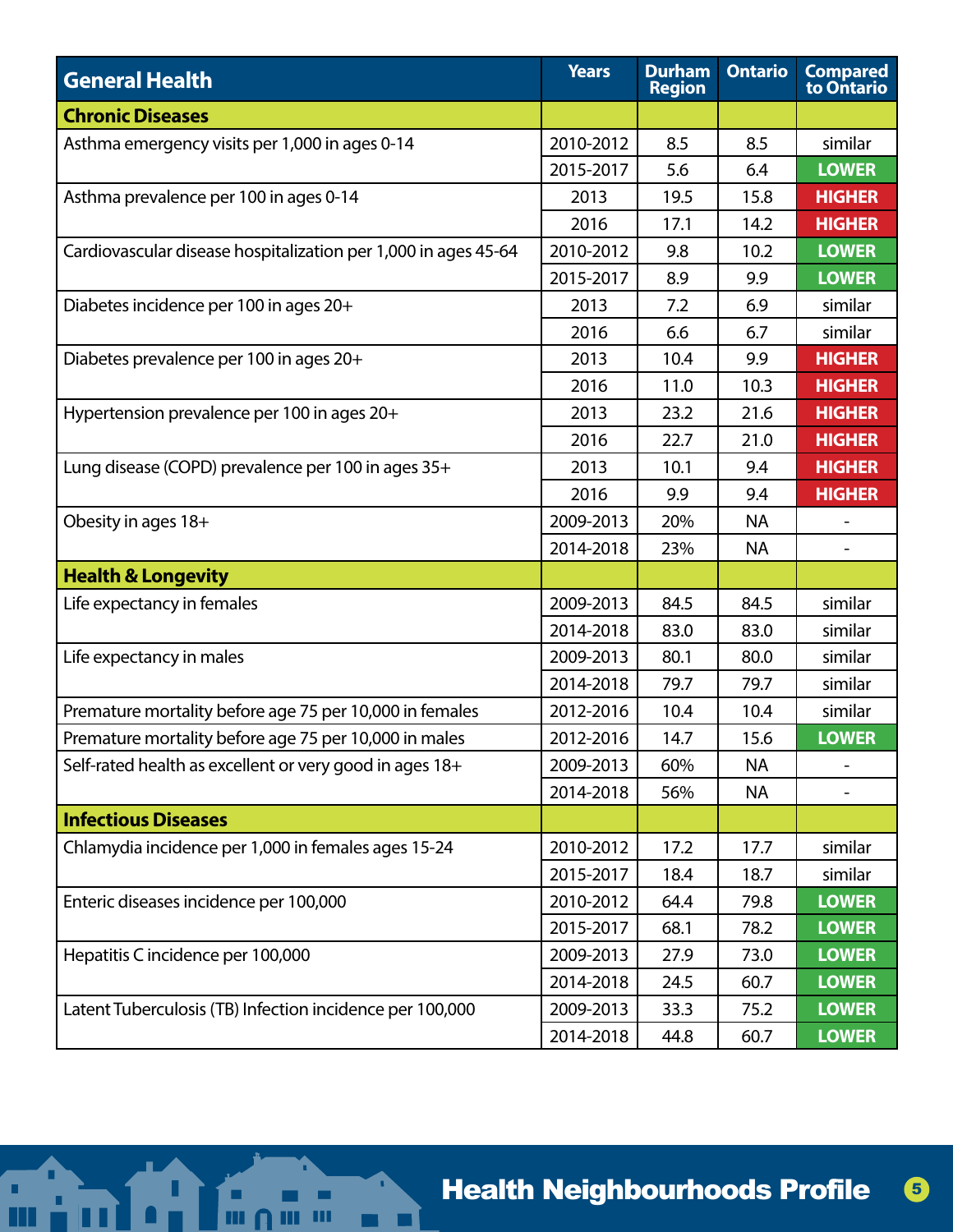| <b>General Health</b>                                          | <b>Years</b> | <b>Durham</b><br><b>Region</b> | <b>Ontario</b> | <b>Compared</b><br>to Ontario |
|----------------------------------------------------------------|--------------|--------------------------------|----------------|-------------------------------|
| Injury - Emergency Department Visits                           |              |                                |                |                               |
| Assaults per 1,000 in ages 10-24                               | 2010-2012    | 5.6                            | 6.5            | <b>LOWER</b>                  |
|                                                                | 2015-2017    | 4.1                            | 4.9            | <b>LOWER</b>                  |
| Falls per 1,000 in ages 0-4                                    | 2010-2012    | 55.3                           | 53.7           | similar                       |
|                                                                | 2015-2017    | 53.0                           | 56.4           | <b>LOWER</b>                  |
| Falls per $1,000$ in ages $65+$                                | 2010-2012    | 56.9                           | 57.1           | similar                       |
|                                                                | 2015-2017    | 59.8                           | 65.0           | <b>LOWER</b>                  |
| Motor vehicle collisions per 1,000 in ages 15-24               | 2010-2012    | 9.6                            | 8.7            | <b>HIGHER</b>                 |
|                                                                | 2015-2017    | 9.2                            | 8.7            | similar                       |
| Sports injuries per 1,000 in ages 10-14                        | 2010-2012    | 50.3                           | 47.0           | <b>HIGHER</b>                 |
|                                                                | 2015-2017    | 52.8                           | 46.0           | <b>HIGHER</b>                 |
| <b>Mental Health &amp; Addictions (MHA)</b>                    |              |                                |                |                               |
| MHA doctor visits per 100 in ages 0-24                         | 2013         | 23.2                           | 23.5           | <b>LOWER</b>                  |
|                                                                | 2016         | 24.4                           | 26.0           | <b>LOWER</b>                  |
| MHA emergency visits per 1,000 in ages 0-24                    | 2013         | 18.1                           | 15.4           | <b>HIGHER</b>                 |
|                                                                | 2016         | 18.9                           | 19.0           | similar                       |
| Self-harm emergency visits per 10,000 in ages 10-24            | 2010-2012    | 20.5                           | 20.7           | similar                       |
|                                                                | 2015-2017    | 33.3                           | 33.9           | similar                       |
| Self-rated mental health as excellent or very good in ages 18+ | 2014-2018    | 69%                            | NA.            |                               |
|                                                                |              |                                |                |                               |

| <b>Health Behaviours &amp; Risks</b>                      | Years     | <b>Durham</b><br><b>Region</b> | <b>Ontario</b> | <b>Compared</b><br>to Ontario |
|-----------------------------------------------------------|-----------|--------------------------------|----------------|-------------------------------|
| <b>Active Transportation</b>                              |           |                                | <b>GTHA</b>    |                               |
| Trips to school that are walk or cycle in ages 11-17      | 2011      | 33%                            | 32%            | similar                       |
|                                                           | 2016      | 33%                            | 31%            | <b>HIGHER</b>                 |
| Trips to work that are walk, cycle or transit in ages 18+ | 2011      | 13%                            | 25%            | <b>LOWER</b>                  |
|                                                           | 2016      | 12%                            | 27%            | <b>LOWER</b>                  |
| <b>Ambulance Calls</b>                                    |           |                                |                |                               |
| Non-urgent ambulance call percentage                      | 2012-2014 | 25.9%                          | <b>NA</b>      |                               |
|                                                           | 2015-2017 | 27.8%                          | NA             |                               |
| Non-urgent ambulance call percentage in ages 65+          | 2012-2014 | 25.7%                          | <b>NA</b>      |                               |
|                                                           | 2015-2017 | 28.3%                          | NA.            |                               |
| Residence ambulance calls per 100                         | 2012-2014 | 3.0                            | <b>NA</b>      |                               |
|                                                           | 2015-2017 | 3.4                            | <b>NA</b>      |                               |
| Residence ambulance calls per 100 in ages 65+             | 2012-2014 | 12.0                           | <b>NA</b>      |                               |
|                                                           | 2015-2017 | 13.3                           | NA.            |                               |

П

ż.

L

٠  $\mathbf{m}$ 

Ш

m

ī.